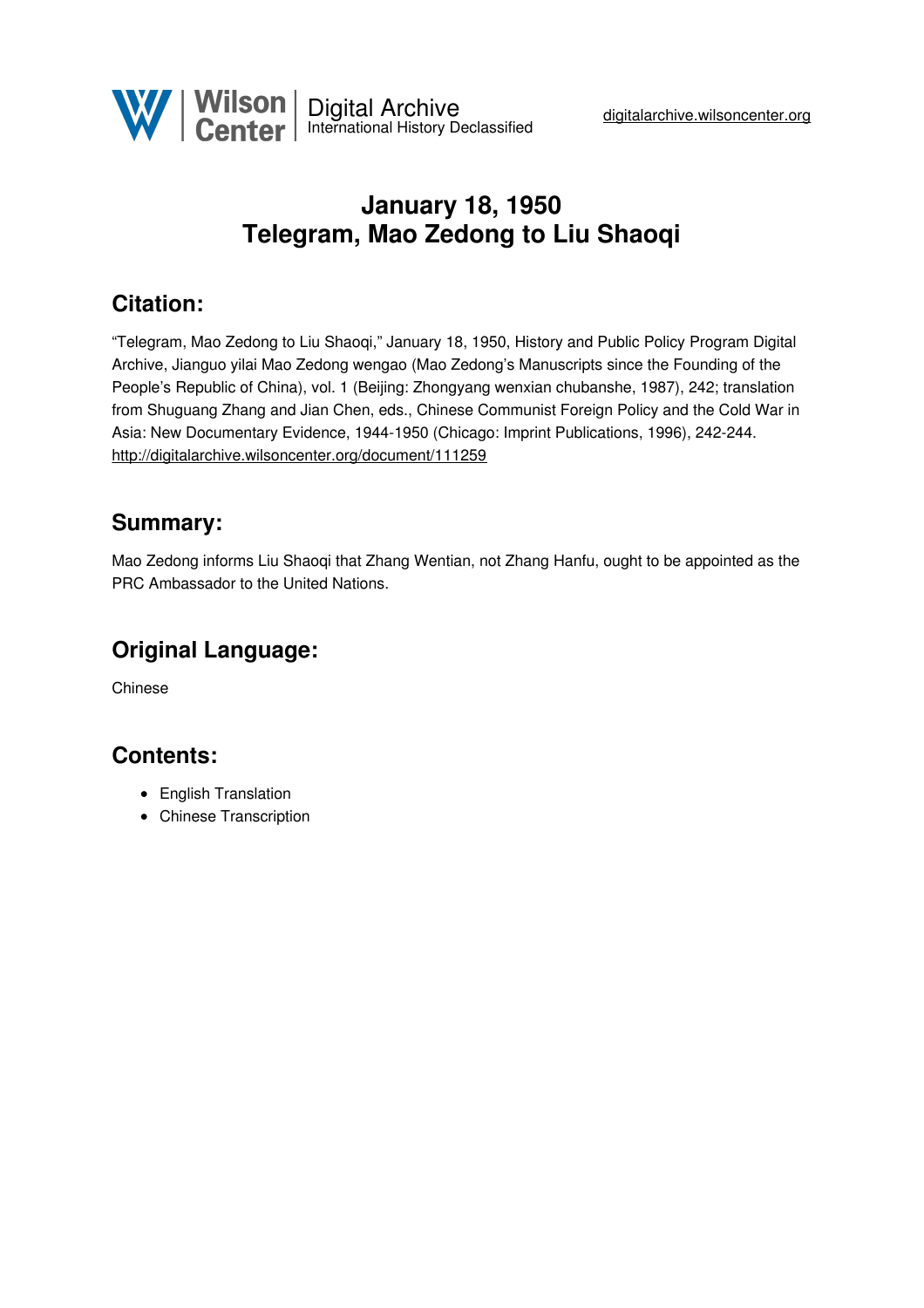#### [...]

Comrade [Liu] Shaoqi:

(1) This afternoon, at 4:30, I had a telephone conversation with [Zhou] Enlai (he has arrived in Sverdlovsk and will, probably, arrive in Moscow on 20 January, at 5:00 p.m.), and we felt that as Zhang Hanfu does not have the necessary prestige and qualification, he should be assigned as a deputy. It is more appropriate to let Luo Fu become China's chief representative to the United Nations. A telegram to the United Nations has been drafted, and if the Central Committee agrees, please dispatch it and publish it tomorrow, on the 19th.

(2) According to [Zhou] Enlai, both Gao Gang and [Li] Fuchun agree that Luo Fu [Zhang Wentian] is qualified to be [China's] diplomatic representative. But Luo Fu himself is yet to be informed. When you publish the telegram [to the United Nations], please send a telegram to Luo Fu at the same time, explaining that as we did not have enough time, we were unable to get his consent in advance, and that we thus ask for his understanding. He will be notified in a separate telegram for the time of his departure for the United Nations.

(3) The completion of the procedure on his nomination can be waited until the convening of the sixth session of the Government Council. If you feel necessary, you may summon the vicechairpersons of the government and the leading members of the major parties for a discussion tomorrow, the 19th.

(4) Since [Zhou] Enlai will soon come to Moscow, the statement can be issued in Li Kenong's name.

(5) As what you did the last time, after the telegram is dispatched, copies of it should be sent to the diplomats of the Soviet Union, Czechoslovakia, Poland, Great Britain, France, the Netherlands, and other countries in Beijing.

(6) When the Xinhua News Agency publishes the news, it must be introduced that Zhang Wentian is a member of the CCP Central Committee, that he participated in the 25,000-li Long March, and that he has been responsible for various kinds of revolutionary work.

(7) Please let me know of the progress of your arrangement on this matter.

Mao Zedong

5:00 p.m., 18 January [1950]

[...]